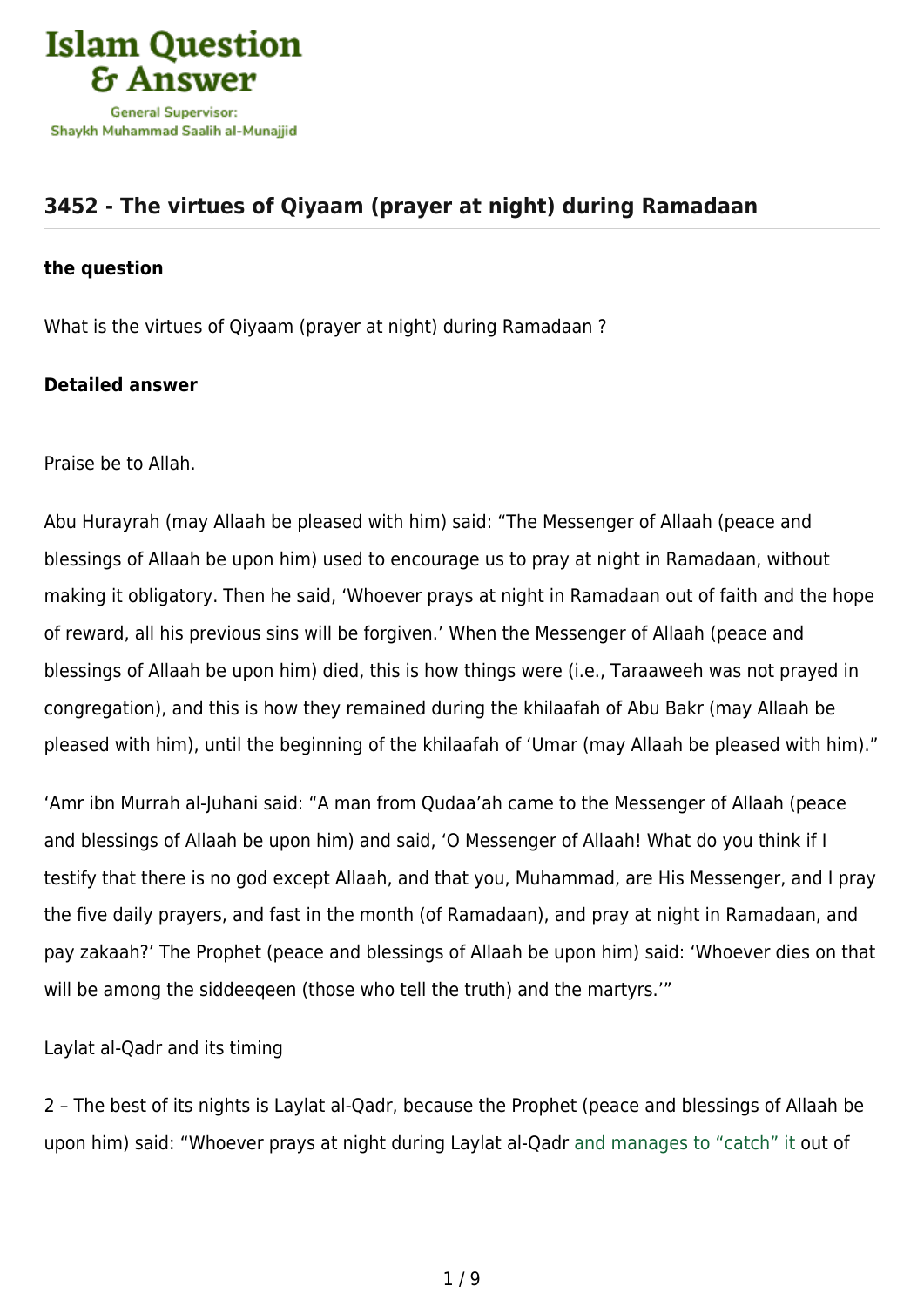

faith and the hope of reward, all his previous sins will be forgiven."

3 – According to the most correct opinion, it is the twenty-seventh night of Ramadaan. Most of the ahaadeeth state this, such as the hadeeth of Zurr ibn Hubaysh, who said: "I heard Ubayy ibn Ka'b saying – and it was said to him that 'Abd-Allaah ibn Mas'ood said: 'Whoever follows the Sunnah will 'catch' Laylat al-Qadr!' – Ubayy (may Allaah be pleased with him) said: 'May Allaah have mercy on him, he did not want people to take it for granted and only stay up to pray on one night. By the One besides Whom there is no other god, it is in Ramadaan – he was swearing without a doubt – and by Allaah, I do know which night it is. It is the night in which the Messenger of Allaah (peace and blessings of Allaah be upon him) commanded us to pray (qiyaam). It is the night the morning of which is the twenty seventh, and the sign of it is that the sun rises on that morning white and without rays.'"

In another report, this was attributed to the Prophet (peace and blessings of Allaah be upon him). (Reported by Muslim and others).

#### Praying qiyaam in congregation

It is allowed to pray qiyaam in congregation, indeed it is better than praying individually, because this is what the Prophet (peace and blessings of Allaah be upon him) did himself and explained its virtues. Abu Dharr (may Allaah be pleased with him) said: "We fasted Ramadaan with the Messenger of Allaah (peace and blessings of Allaah be upon him) and he did not lead us in qiyaam at all until there were only seven days left, when he led us in prayer until a third of the night had passed. When there were six days left, he did not lead us in qiyaam. When there were five days left, he led us in prayer until half the night had passed. I said, 'O Messenger of Allaah, I wish that you had continued until the end of the night.' He said, 'If a man prays with the imaam until he finishes, it will be counted as if he prayed the whole night.' When there were four nights left, he did not lead us in qiyaam. When there were three nights left, he brought together his family, his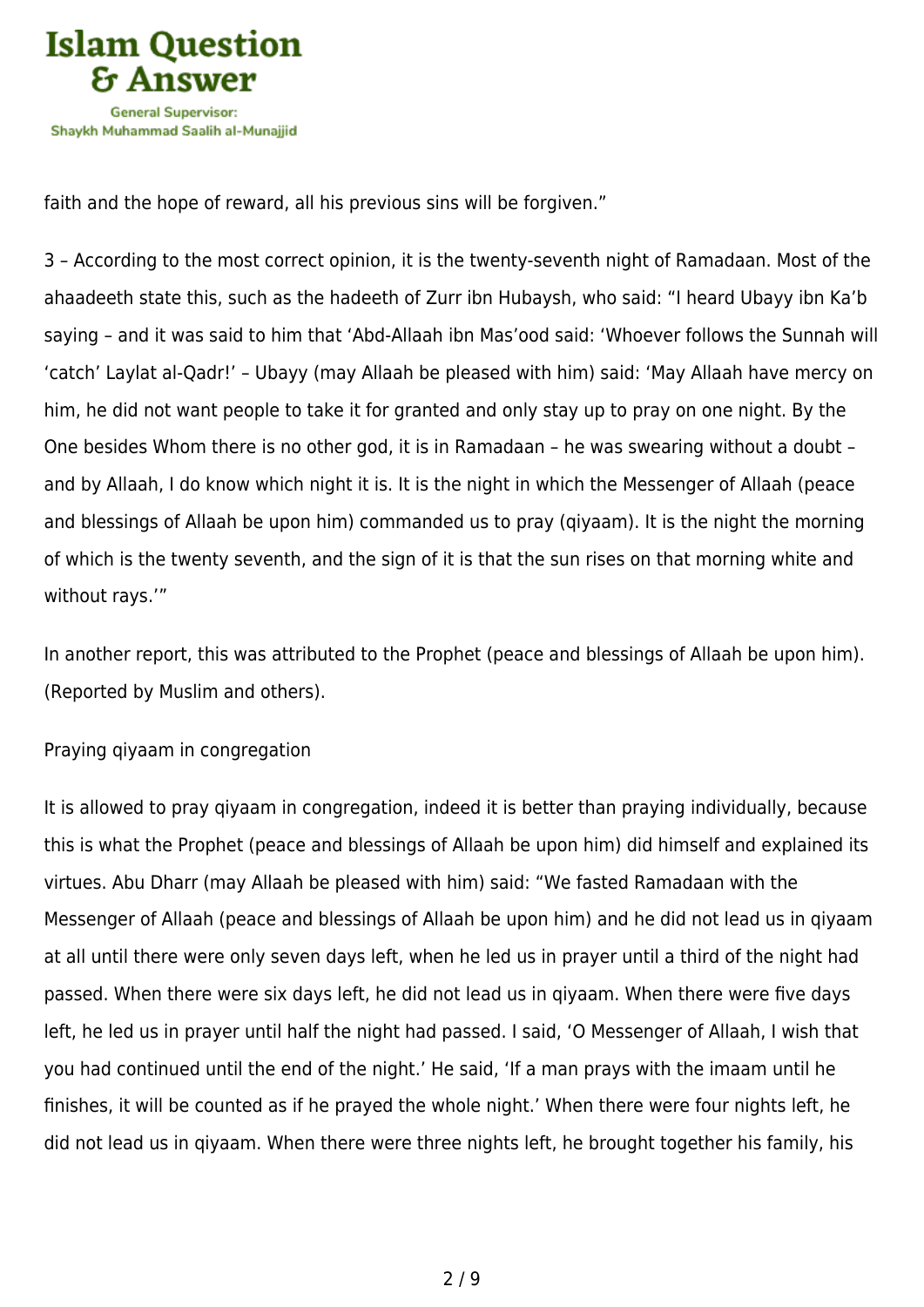

wives and the people, and led us in qiyaam until we were afraid that we would miss al-falaah. I asked, 'What is al-falaah?' he said, 'Suhoor. Then he did not lead us in qiyaam for the rest of the month.'" (Saheeh hadeeth reported by the authors of Sunan).

The reason why the Prophet (peace and blessings of Allaah be upon him) did not continually lead the people in praying qiyaam in congregation

5 - The Prophet (peace and blessings of Allaah be upon him) did not lead them in qiyaam for the rest of the month because he feared that it would then become obligatory, and they would not be able to do it, as is stated in the hadeeth of 'Aa'ishah reported in al-Saheehayn and elsewhere. Following the death of the Prophet (peace and blessings of Allaah be upon him), that fear was no longer a factor, because Allaah had completed the religion. The reason for not praying qiyaam in congregation during Ramadaan no longer applied, and the previous ruling, that congregational prayer is something prescribed in Islam, remained in effect. So 'Umar (may Allaah be pleased with him) revived the practice, as is recorded in Saheeh al-Bukhaari and elsewhere.

Women can pray qiyaam in congregation

Women can attend the prayers too, as is stated in the hadeeth of Abu Dharr referred to above. Indeed, it is permissible to appoint an imaam just for them, apart from the imaam of the men. It was proven that when 'Umar (may Allaah be pleased with him) gathered the people to pray qiyaam, he appointed Ubayy ibn Ka'b to lead the men and Sulaymaan ibn Abi Hathmah to lead the women. 'Arfajah al-Thaqafi said: " 'Ali ibn Abi Taalib (may Allaah be pleased with him) used to command the people to pray during the night in Ramadaan, and he would appoint an imaam for the men and an imaam for the women. I was the imaam for the women."

I say: this is fine in my view so long as the mosque is big enough so that they will not disturb one another.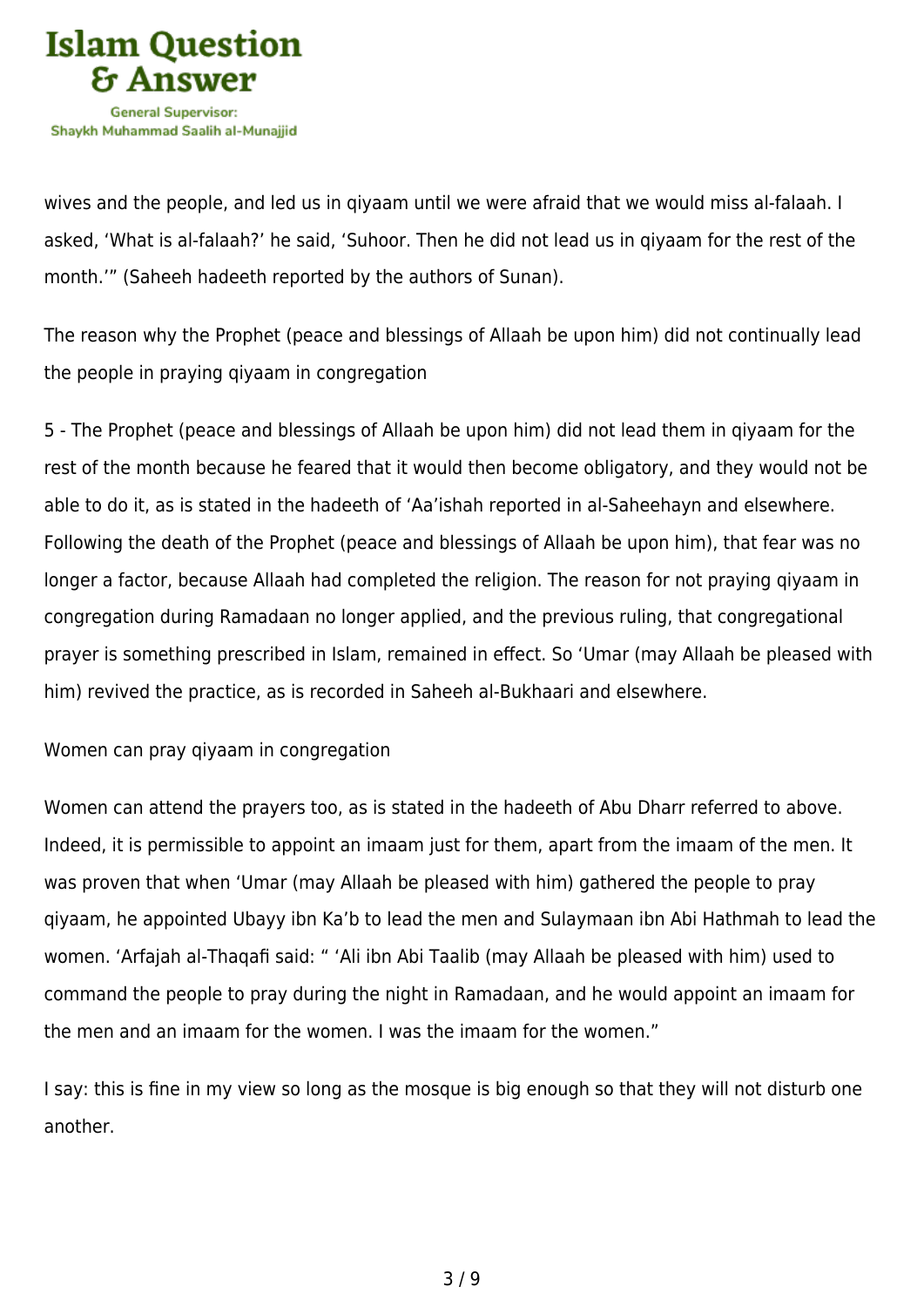

Number of rak'ahs of qiyaam

7 – The number of rak'ahs is eleven, and it is preferable in our opinion not to exceed this number, following the practice of the Messenger of Allaah (peace and blessings of Allaah be upon him), because he never did more than that in his life. 'Aa'ishah (may Allaah be pleased with her) was asked about how he prayed in Ramadaan. She said, "The Messenger of Allaah (peace and blessings of Allaah be upon him) never prayed more than eleven rak'ahs (of qiyaam), whether during Ramadaan or any other time. He would pray four, and don't ask me how beautiful or how long they were. Then he would pray four, and don't ask me how beautiful or how long they were. Then he would pray three." (Reported by al-Bukhaari, Muslim and others).

8- A person may do less than that, even if it is only one rak'ah of witr, because of the evidence that the Prophet (peace and blessings of Allaah be upon him) did this and spoke about it.

With regard to him doing it: 'Aa'ishah (may Allaah be pleased with her) was asked how many rak'ahs the Messenger of Allaah (peace and blessings of Allaah be upon him) used to pray in witr? She said, "He used to pray four and three, or six and three, or ten and three. He never used to pray less than seven, or more than thirteen." (Reported by Abu Dawood, Ahmad and others).

With regard to him speaking about it, he said: "Witr is true, so whoever wishes can pray five, and whoever wishes can pray three, and whoever wishes can pray one."

## Reciting Qur'aan in qiyaam

9 – As regards reciting from the Qur'aan during qiyaam, whether in Ramadaan or at other times, the Prophet (peace and blessings of Allaah be upon him) did not set a limit or state what was too much or too little. His recitation used to vary, sometimes it would be long, at other times short. Sometimes in every rak'ah he would recite the equivalent of 'Yaa ayyuha'l-muzammil, which is twenty aayaat; sometimes he would recite the equivalent of fifty aayaat. He used to say,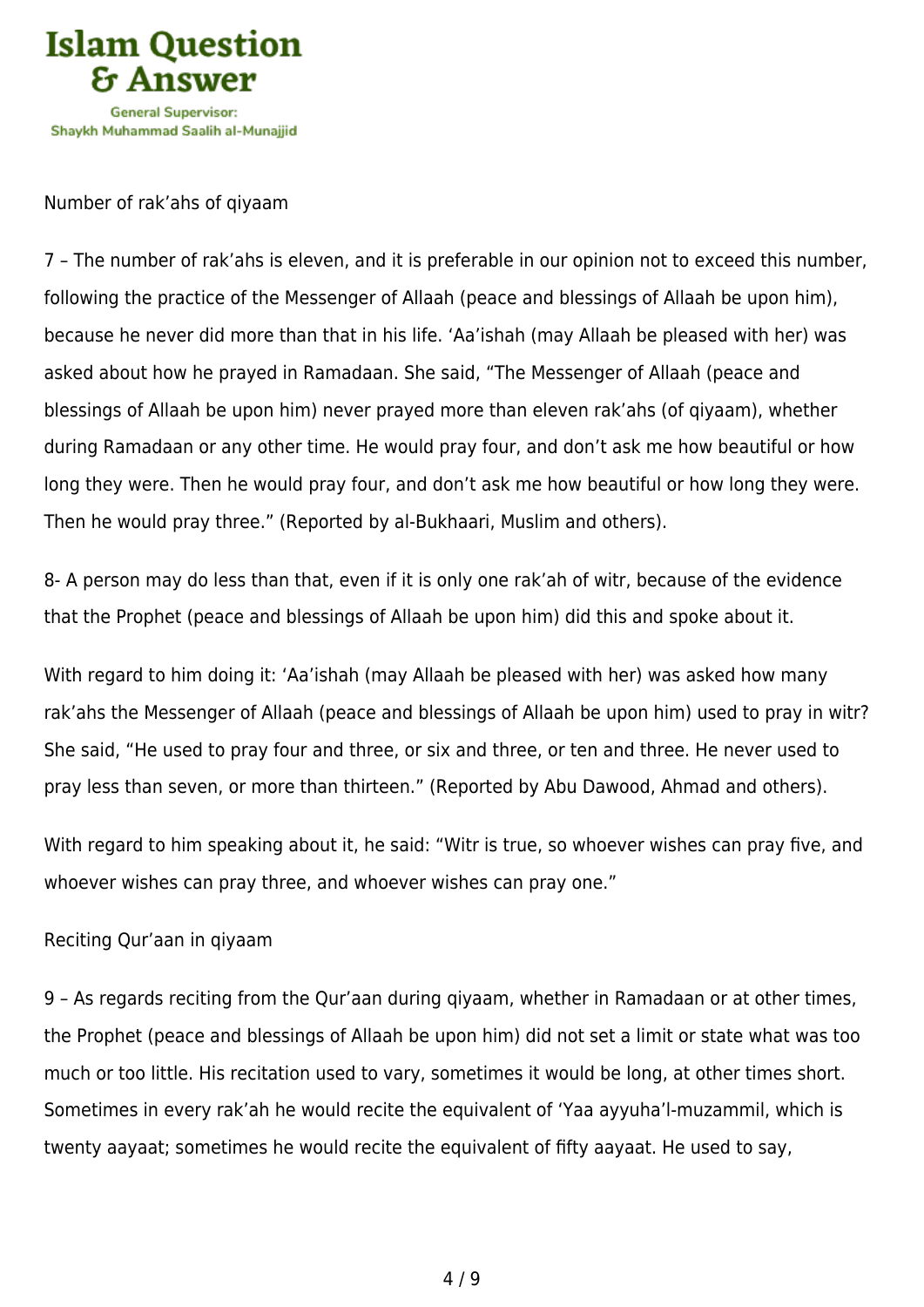

"Whoever prays at night and reads one hundred aayaat will not be recorded as one of the negligent." According to another hadeeth: "…and reads two hundred aayaat, will be recorded as one of the devout and sincere believers."

When he was sick, the Prophet (peace and blessings of Allaah be upon him) recited the seven long soorahs in his night prayers, i.e., al-Baqarah, Aal 'Imraan, al-Nisaa', al-Maa'idah, al-An'aam, al-A'raaf and al-Tawbah.

In the account of Hudhayfah ibn al-Yamaan praying behind the Prophet (peace and blessings of Allaah be upon him), in one rak'ah he recited al-Baqarah, al-Nisa' and Aal 'Imraan, and he recited them in a slow and measured tone. It is proven with the soundest (most saheeh) of isnaads that when 'Umar (may Allaah be pleased with him) appointed Ubayy ibn Ka'b to lead the people in praying eleven rak'ahs in Ramadaan, Ubayy used to recite aayaat by the hundreds, so that the people behind him would be leaning on sticks because the prayers were so long, and they did not finish until just before Fajr.

It is also reported in a saheeh account that 'Umar called the readers during Ramadaan, and told the fastest of them to recite thirty aayaat, the moderate ones to recite twenty-five aayaat, and the slowest ones to recite twenty aayaat.

However, is a person is praying qiyaam by himself, he can make it as long as he wishes; if others agree with the imaam, he may also make it as long as he wishes. The longer it is, the better, but a person should not go to extremes and spend the whole night in qiyaam, except on rare occasions, following the example of the Prophet (peace and blessings of Allaah be upon him) who said: "The best guidance is the guidance of Muhammad." If a person is praying as an imaam, he should make it only as long as is easy for the people behind him, because the Prophet (peace and blessings of Allaah be upon him) said: "If any of you leads the people in prayer, let him make it short, because among them are the young and the old, the weak, and those who have pressing needs. But if he is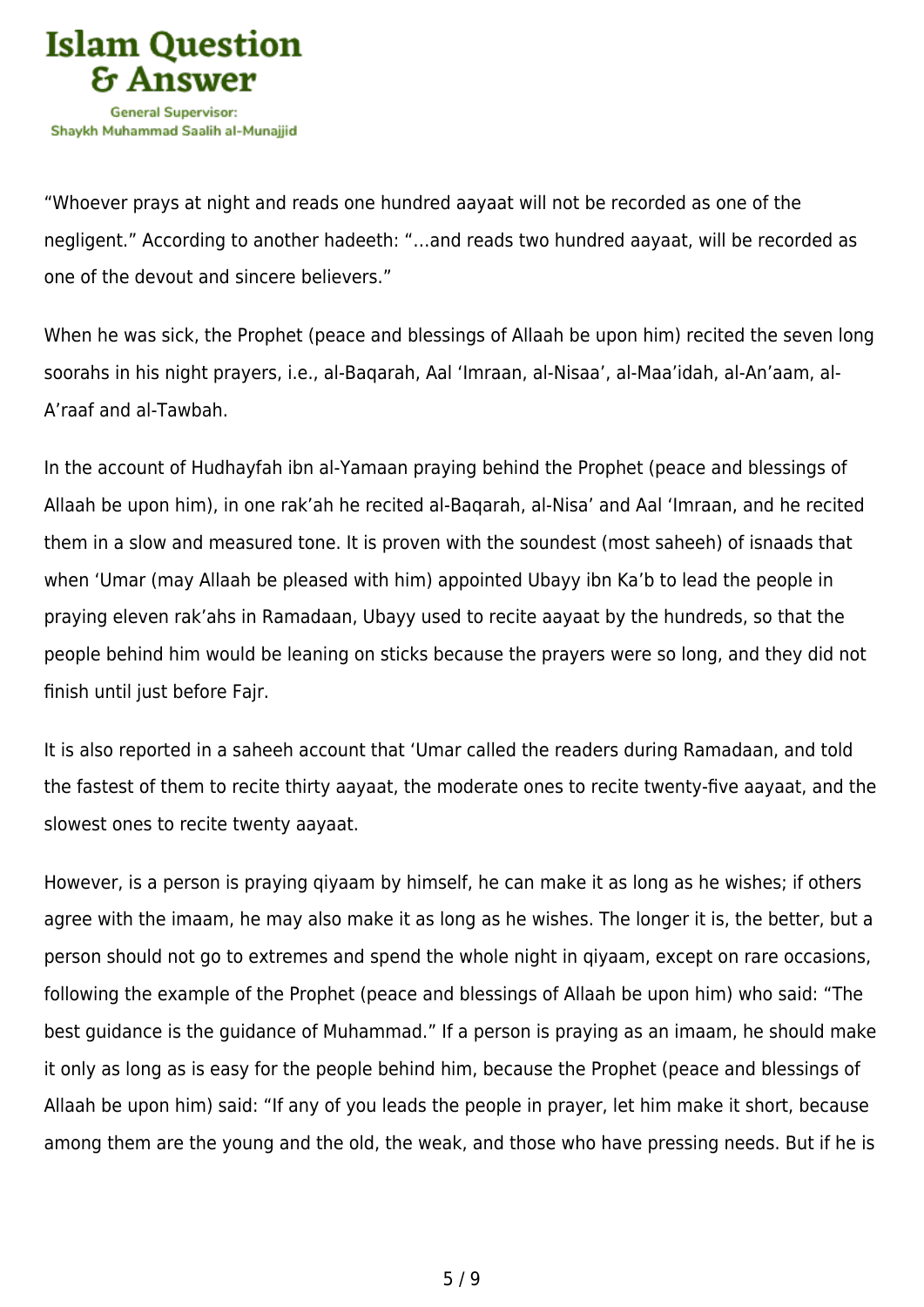

praying alone, let him make it as long as he likes."

The timing of qiyaam

10 – The time for praying qiyaam is from after 'Isha until Fajr, because the Prophet (peace and blessings of Allaah be upon him) said: "Allaah has added one more prayer for you, which is witr, so pray it between Salaat al-'Isha' and Salaat al-Fajr."

11 – Praying at the end of the night is better, for those who can manage it, because the Prophet (peace and blessings of Allaah be upon him) said: "Whoever is afraid that he will not get up at the end of the night, let him pray witr at the beginning of the night, but whoever feels that he will be able to get up at the end of the night, let him pray witr at the end of the night, for prayer at the end of the night is witnessed [by the angels???], and that is better."

12 – If it is the matter of choosing between praying in congregation at the beginning of the night and praying alone at the end of the night, it is preferable to pray with the jamaa'ah, because that is counted as if one had prayed the whole night through.

This is what the Sahaabah did at the time of 'Umar (may Allaah be pleased with him). 'Abd al-Rahmaan ibn 'Abd al-Qaari said: "I went out with 'Umar ibn al-Khattaab to the mosque one night during Ramadaan, and saw the people scattered throughout the mosque, some praying individually, and some praying in small groups. He said, 'By Allaah, I think that if I gathered all of them behind one reader it would be better.' So he resolved to do that, and he gathered them behind Ubayy ibn Ka'b. Then I went with him on another night, and the people were all praying behind their reader, and 'Umar said, 'What a good innovation this is. What they sleep and miss – meaning the latter part of the night – is better than what they are doing,' – the people used to pray qiyaam at the beginning of the night."

Zayd ibn Wahb said: "'Abd-Allaah used to lead us in prayer in Ramadaan, and he used to finish at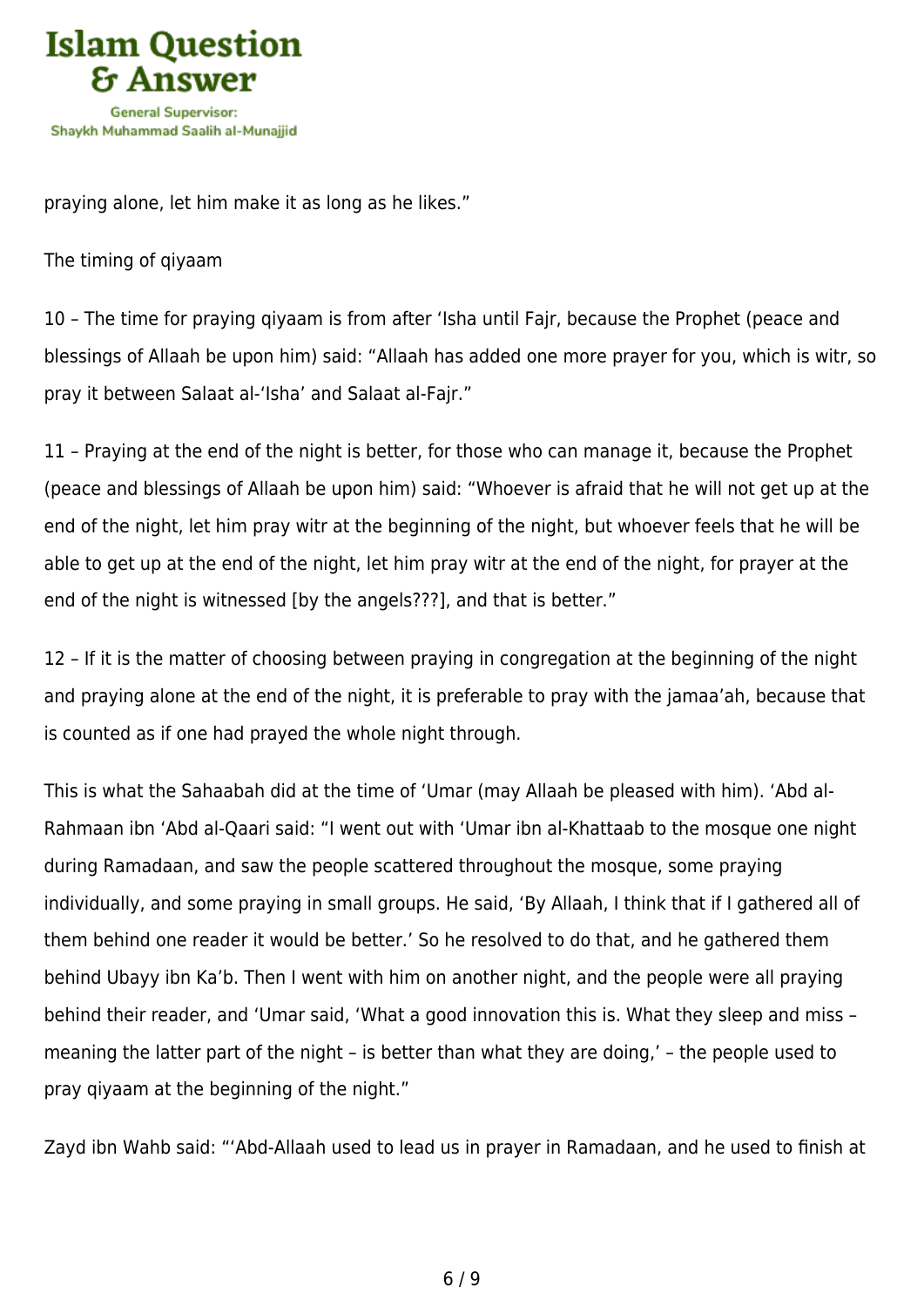

night."

13 – The Prophet (peace and blessings of Allaah be upon him) forbade praying witr as three rak'ahs, and explained this by saying: "Do not make it resemble Salaat al-Maghrib." Therefore the person who wants to pray three rak'ahs for witr must find a way to make it different (from Maghrib). There are two ways he can do this: either by giving salaam after the first two rak'ahs, which is the best way; or by not sitting after the first two rak'ahs (i.e., praying three rak'ahs nonstop). And Allaah knows best.

Recitation during three rak'ahs of witr

14 – It is Sunnah to recite Sabbih bi ismi Rabbika al-'A'laa in the first rak'ah, Qul Yaa ayyuha'l-Kaafiroon in the second rak'ah, and Qul Huwa Allaahu ahad in the third rak'ah. Sometimes Qul a'oodhu bi Rabbi'l-Falaq and Qul a'oodhu bi Rabbi'l-Naas may be added as well.

It was reported in a saheeh report that the Prophet (peace and blessings of Allaah be upon him) once recited one hundred aayaat of Soorat al-Nisa' in one rak'ah of witr.

## Du'aa' al-Qunoot

15 – A person may also humble himself before Allaah by reciting the du'aa' which the Prophet (peace and blessings of Allaah be upon him) taught to his grandson al-Hasan ibn 'Ali (may Allaah be pleased with him), which is:

"Allaahumma'hdinee fiman hadayta wa 'aafinee fiman 'aafayta wa tawallanee fiman tawallayta wa baarik lee fimaa a'tayta wa qinee sharra maa qadayt, fa innaka taqdee wa laa yuqdaa 'alayk. Wa innahu laa yadhillu man waalayta wa laa ya'izzu man 'aadayt. Tabaarakta Rabbanaa wa ta'aalayt. Laa majaa minka illa ilayk (O Allaah, guide me along with those whom You have guided, pardon me along with those whom You have pardoned, be an ally to me along with those whom You are an ally to, and bless for me that which You have bestowed. Protect me from the evil You have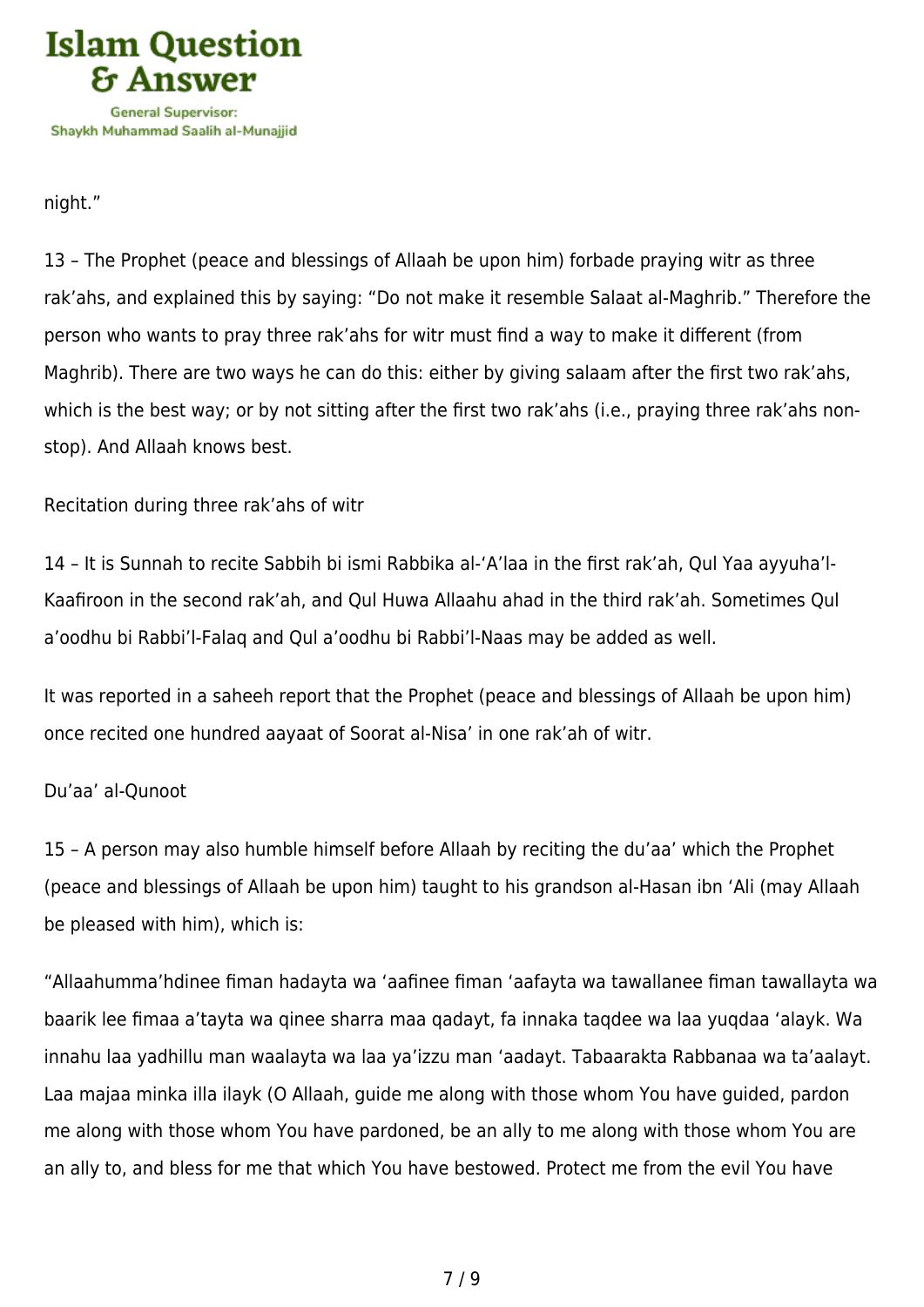

decreed for verily You decree and none can decree over You. For surety, he whom You show allegiance to is never abased and he whom You take an enemy is never honored and mighty. O our Lord, Blessed and Exalted are You. There is no refuge from You except with You)."

Sometimes one may send blessings on the Prophet (peace and blessings of Allaah be upon him), and there is nothing wrong with adding other du'aa's that are known from the Sunnah.

16 – There is nothing wrong with reciting Qunoot after rukoo', or with adding curses against the kuffaar, sending blessings on the Prophet (peace and blessings of Allaah be upon him) or praying for the Muslims in the second half of Ramadaan, because it is proven that the imaam used to do this at the time of 'Umar (may Allaah be pleased with him). At the end of the hadeeth of 'Abd al-Rahmaan ibn 'Ubayd al-Qaari mentioned above, it says: "… They used to curse the kuffaar in the middle, saying, 'Allaahumma qaatil al-kafarata alladheena yasuddoona 'an sabeelik wa yukadhdhiboona rusulak wa laa yu'minoona bi wa'dik. Wa khaalif bayna kalimatihim wa alqi fi quloobihim al-ru'b wa alqi 'alayhim rijzaka wa 'adhaabak ilaah al-haqq (O Allaah, destroy the kuffaar who are trying to prevent people from following Your path, who deny Your Messengers and who do not believe in Your promise (the Day of Judgement). Make them disunited, fill their hearts with terror and send Your wrath and punishment against them, O God of Truth)." Then he would send blessings on the Prophet (peace and blessings of Allaah be upon him), and pray for good for the Muslims as much as he could, and seek forgiveness for the believers.

After he had finished cursing the kuffaar, sending blessings on the Prophet, seeking forgiveness for the believing men and women and asking for his own needs, he would say: "Allaahumma iyyaaka na'bud wa laka nusalli wa najud, wa ilayka nas'aa wa nahfud, wa narju rahmataka rabbanaa wa nakhaafu 'adhaabak al-jadd. Inna 'adhaabaka liman 'aadayta mulhaq (O Allaah, You do we worship, to You do we pray and prostrate, for Your sake we strive and toil. We place our hope in Your Mercy, O our Lord, and we fear Your mighty punishment, for Your punishment will certainly overtake the one whom You have taken as an enemy." Then he would say "Allaahu akbar" and go